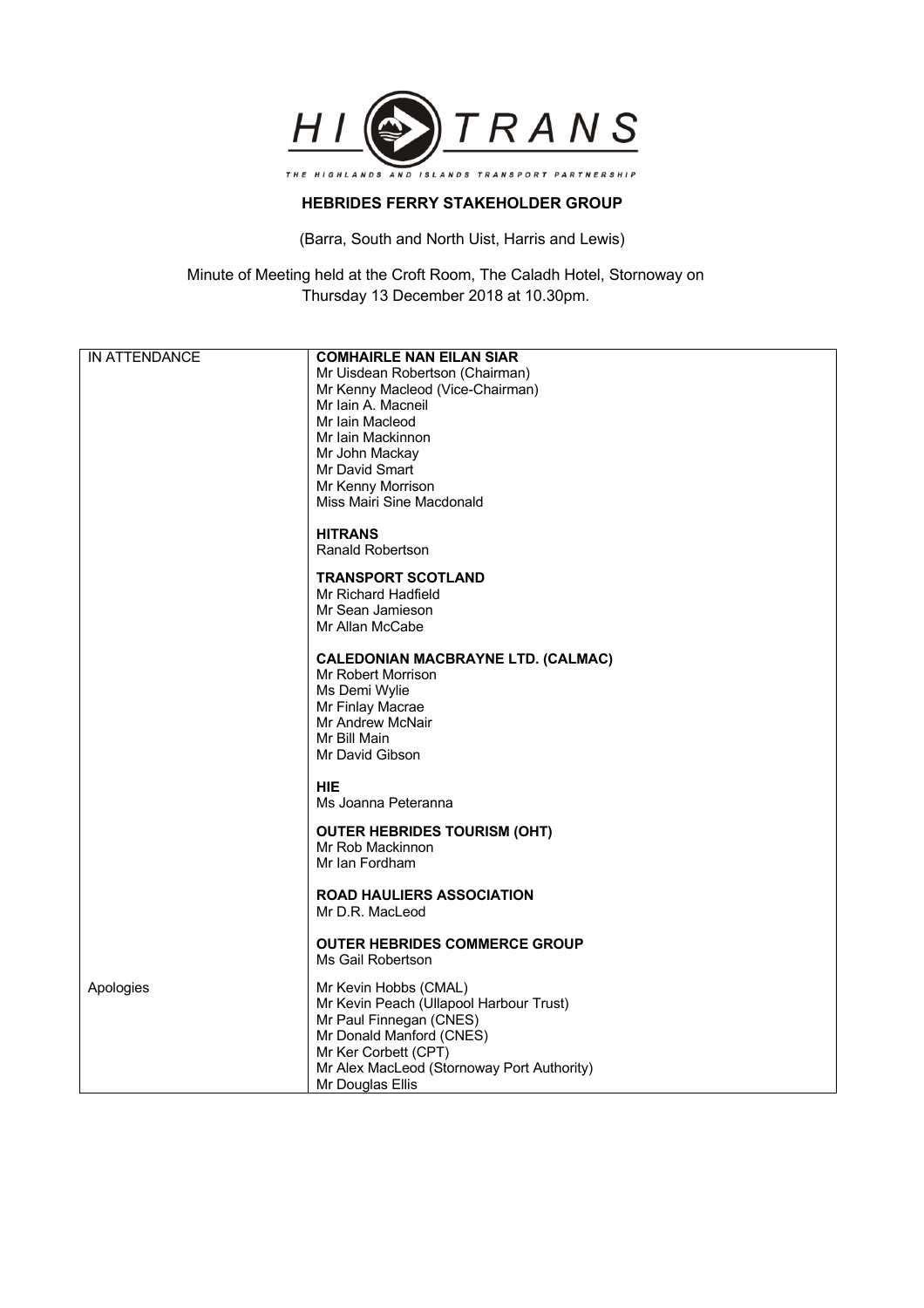| 1. | Minute                                                           | The Minute of Meeting of 8 June 2018 was approved, subject to the following<br>amendment to the narrative at Item 6.                                                                                                                                                                                                                                                                                                                                                                                                                                                                                                                                                                                                                                                                                                                                                                                                                                                                                                                                                                                                                                                                                                                                                                                                                                                                                                                                                                                                                                                                                                                                                                                                                                                                                                                                                                                                                                                                                                                                                                                                                                                                                                                                                                                                                                                                                                                                                                                                                                                                                                                                                                                                                                                                                                                                                                                                                                                                                                           |
|----|------------------------------------------------------------------|--------------------------------------------------------------------------------------------------------------------------------------------------------------------------------------------------------------------------------------------------------------------------------------------------------------------------------------------------------------------------------------------------------------------------------------------------------------------------------------------------------------------------------------------------------------------------------------------------------------------------------------------------------------------------------------------------------------------------------------------------------------------------------------------------------------------------------------------------------------------------------------------------------------------------------------------------------------------------------------------------------------------------------------------------------------------------------------------------------------------------------------------------------------------------------------------------------------------------------------------------------------------------------------------------------------------------------------------------------------------------------------------------------------------------------------------------------------------------------------------------------------------------------------------------------------------------------------------------------------------------------------------------------------------------------------------------------------------------------------------------------------------------------------------------------------------------------------------------------------------------------------------------------------------------------------------------------------------------------------------------------------------------------------------------------------------------------------------------------------------------------------------------------------------------------------------------------------------------------------------------------------------------------------------------------------------------------------------------------------------------------------------------------------------------------------------------------------------------------------------------------------------------------------------------------------------------------------------------------------------------------------------------------------------------------------------------------------------------------------------------------------------------------------------------------------------------------------------------------------------------------------------------------------------------------------------------------------------------------------------------------------------------------|
|    |                                                                  | "Mr Drummond stated CalMac has a timetable it cannot deliver. This needs to be<br>looked at and the timetable changed".                                                                                                                                                                                                                                                                                                                                                                                                                                                                                                                                                                                                                                                                                                                                                                                                                                                                                                                                                                                                                                                                                                                                                                                                                                                                                                                                                                                                                                                                                                                                                                                                                                                                                                                                                                                                                                                                                                                                                                                                                                                                                                                                                                                                                                                                                                                                                                                                                                                                                                                                                                                                                                                                                                                                                                                                                                                                                                        |
|    |                                                                  | to be changed to                                                                                                                                                                                                                                                                                                                                                                                                                                                                                                                                                                                                                                                                                                                                                                                                                                                                                                                                                                                                                                                                                                                                                                                                                                                                                                                                                                                                                                                                                                                                                                                                                                                                                                                                                                                                                                                                                                                                                                                                                                                                                                                                                                                                                                                                                                                                                                                                                                                                                                                                                                                                                                                                                                                                                                                                                                                                                                                                                                                                               |
|    |                                                                  | "Mr Drummond stated CalMac has a timetable that required to be amended".                                                                                                                                                                                                                                                                                                                                                                                                                                                                                                                                                                                                                                                                                                                                                                                                                                                                                                                                                                                                                                                                                                                                                                                                                                                                                                                                                                                                                                                                                                                                                                                                                                                                                                                                                                                                                                                                                                                                                                                                                                                                                                                                                                                                                                                                                                                                                                                                                                                                                                                                                                                                                                                                                                                                                                                                                                                                                                                                                       |
|    |                                                                  | Mr Robert Morrison, Head of Service Delivery Operations, CalMac stated that<br>CalMac would not be redrafting the timetable as that would have crewing<br>implications and that the above referred to 'turnaround' at ports which had<br>improved over the last two years due to better management of check-ins and<br>loading and unloading of vessels to which experienced loading officers was key.<br>There would be further discussion of timetables at Item 4 on the Agenda.                                                                                                                                                                                                                                                                                                                                                                                                                                                                                                                                                                                                                                                                                                                                                                                                                                                                                                                                                                                                                                                                                                                                                                                                                                                                                                                                                                                                                                                                                                                                                                                                                                                                                                                                                                                                                                                                                                                                                                                                                                                                                                                                                                                                                                                                                                                                                                                                                                                                                                                                             |
| 2. | <b>Matters Arising</b>                                           | In relation to Item 6, CHFS Contact Commitments it was noted that a new booking<br>system was still under consideration and had been the subject of significant<br>discussion at the Uist Summit on 9 November 2018. It was noted that a robust<br>business case for a new system would be presented to Transport Scotland's IDM<br>Board in January 2019.                                                                                                                                                                                                                                                                                                                                                                                                                                                                                                                                                                                                                                                                                                                                                                                                                                                                                                                                                                                                                                                                                                                                                                                                                                                                                                                                                                                                                                                                                                                                                                                                                                                                                                                                                                                                                                                                                                                                                                                                                                                                                                                                                                                                                                                                                                                                                                                                                                                                                                                                                                                                                                                                     |
| 3. | Caledonian MacBrayne<br>Operational<br>and<br>Performance Update | The Chairman, on behalf of the Group congratulated Mr Robert Morrison on his<br>recent appointment within the organisation to Head of Service Delivery<br>Operations. Mr Morrison provided an overview of restructuring within the company<br>and emphasised the positive benefits of increasing the area operations<br>management. As a result Mr Finlay Macrae would provide a dedicated service to<br>the Hebrides. Mr Morrison also highlighted the development of an Integrated<br>Operations Control Centre (IOCC) anticipated to be operational in February 2019<br>to provide better management and control of disruption communications. Mr<br>David Gibson, Service Delivery Director, CalMac gave assurances that the<br>purpose of IOCC would be an over-arching management role and that CalMac<br>recognised 'local' decision making and that they would continue to depend on local<br>operational staff and ultimately the Masters of the vessels in regard to sailings.<br>Mr Finlay Macrae, Area Operations Manager (North) provided an overview of the<br>operational performance update in respect of the Hebrides group for the period 30<br>March to 21 October 2018. In addition, a monthly dashboard of carrying trends on<br>the Ullapool/Stornoway route was provided showing comparative figures with<br>2017.<br>The issues highlighted under discussion related to performance against contract<br>not being reflected in the report e.g. not a true reflection of the<br>Mallaig/Lochboisdale disruption in June 2018 which ran true to timetable but had<br>to be repositioned via another route. Mr Morrison acknowledged this issue which<br>had also been raised at an earlier meeting of the Clyde Stakeholders Group.<br>Mr Iain Mackinnon, Director of Technical Services, CNES and Mr D.R. Macleod,<br>representing Road Hauliers sought assurances in respect of the sea worthiness of<br>the MV Loch Seaforth subsequent to the incident 8 August 2018 and whether the<br>MCA had imposed any restrictions. These questions were raised in light of public<br>perception, CalMac staff reportedly stating that the vessel would not sail in swells<br>over four metres and the presence of a coastguard tug in the Minch.<br>In response, Mr Morrison stated that there had been a water coolant issue which<br>had been rectified in dry dock, CalMac were currently awaiting results of a CFL<br>investigation and there were no restrictions on the MV Loch Seaforth. Mr Morrison<br>further stated that CalMac were in the process of recruiting to a night Chief<br>Engineering post to react quickly to any technical issues.<br>Whilst taking<br>cognisance of the views expressed Mr Morrison reiterated that the decision on<br>whether to sail lay exclusively and legally with the Master of the vessel.<br>In relation to the monthly Dashboard statistics, attention was drawn to the high<br>number of 'relief' events and their exclusion from contractual performance. |
|    |                                                                  |                                                                                                                                                                                                                                                                                                                                                                                                                                                                                                                                                                                                                                                                                                                                                                                                                                                                                                                                                                                                                                                                                                                                                                                                                                                                                                                                                                                                                                                                                                                                                                                                                                                                                                                                                                                                                                                                                                                                                                                                                                                                                                                                                                                                                                                                                                                                                                                                                                                                                                                                                                                                                                                                                                                                                                                                                                                                                                                                                                                                                                |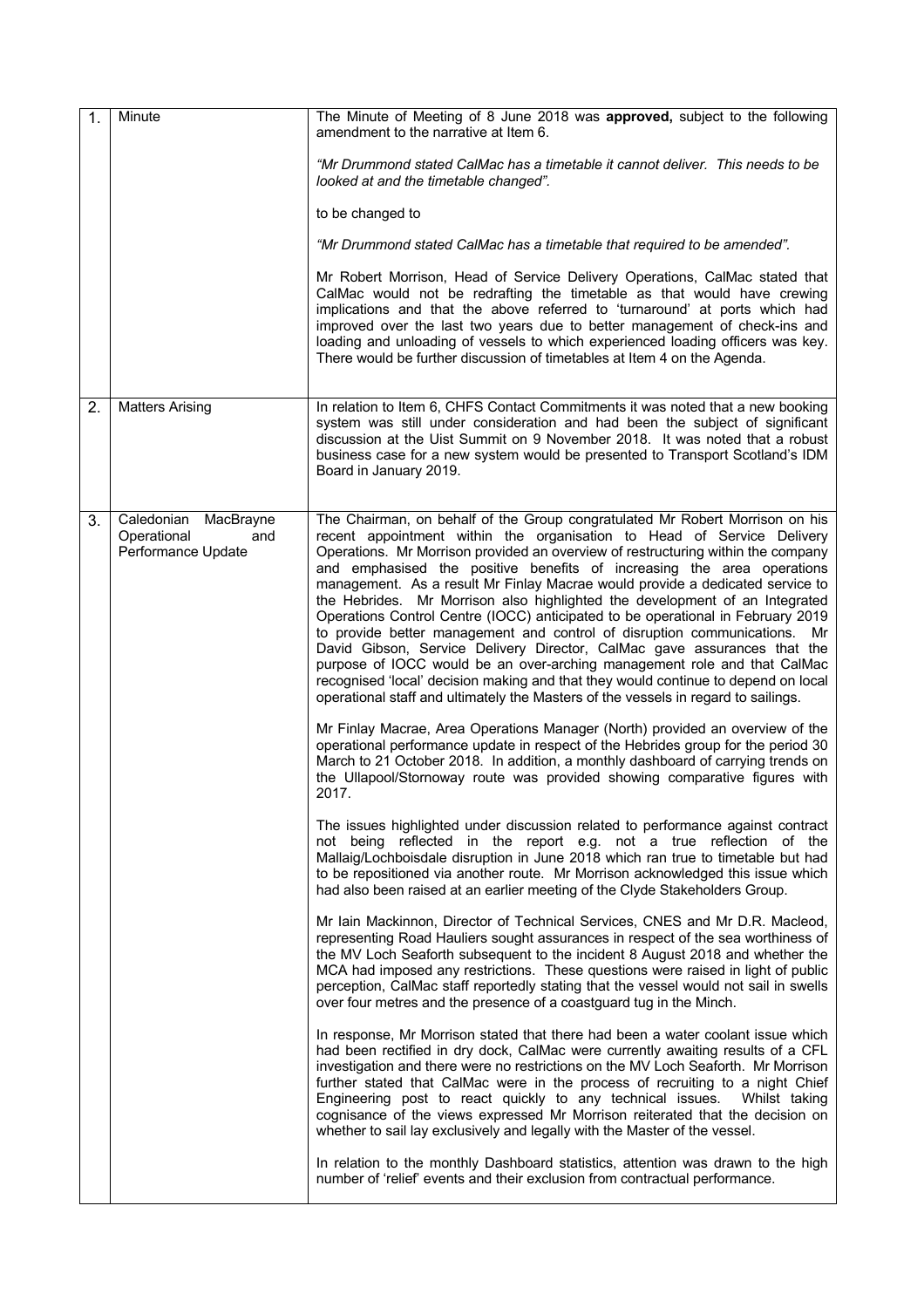|    |                                                |               | Action - Mr Robert Morrison would ensure:                                                                                                                                                                                                                                                                                                                                                                                                                                                                                                                                                                                                                                                                                                                        |
|----|------------------------------------------------|---------------|------------------------------------------------------------------------------------------------------------------------------------------------------------------------------------------------------------------------------------------------------------------------------------------------------------------------------------------------------------------------------------------------------------------------------------------------------------------------------------------------------------------------------------------------------------------------------------------------------------------------------------------------------------------------------------------------------------------------------------------------------------------|
|    |                                                |               | (1) future Operational and Performance Reports would contain an<br>additional column showing performance against timetable;                                                                                                                                                                                                                                                                                                                                                                                                                                                                                                                                                                                                                                      |
|    |                                                | (2)           | future weather disruption communications would include details of<br>swell height; and                                                                                                                                                                                                                                                                                                                                                                                                                                                                                                                                                                                                                                                                           |
|    |                                                | (3)           | ferry dashboard statistics for the previous 6 month period for each<br>route are circulated to the Chairs of all Ferry Stakeholder Groups and<br>that Ms Katy Cunningham, Office Manager, HITRANS is included in the<br>circulation.                                                                                                                                                                                                                                                                                                                                                                                                                                                                                                                             |
| 4. | 2019/20<br>Winter<br><b>Timetable Overview</b> |               | Ms Demi Wylie, Timetables and Transport Integration Manager, CalMac presented<br>an overview of the Winter 2019/20 timetables. Ms Wylie stated that there had<br>been one request for earlier morning and evening departures from Castlebay on a<br>daily basis and that the timetable would be submitted to Transport Scotland on<br>Friday with a view to being finalised next week.                                                                                                                                                                                                                                                                                                                                                                           |
|    |                                                |               | Mr Iain Mackinnon, Director of Technical Services, CNES highlighted future capital<br>investment in Castlebay in the form of a care facility in Castlebay for construction<br>in 2019/20 and redevelopment of Castlebay Community School which would place<br>further demand on ferry links into Barra for contractors and materials over a two<br>year period.                                                                                                                                                                                                                                                                                                                                                                                                  |
|    |                                                | projects.     | It was noted that Mr Iain Mackinnon, in his new role as Head of Investment<br>Delivery at the Comhairle would be initiating dialogue with all transport providers in<br>the new year on the needs for access to and from Barra for delivery of the above                                                                                                                                                                                                                                                                                                                                                                                                                                                                                                         |
|    |                                                |               | CIIr. Iain A. MacNeil, CNES raised a 'social' request for additional sailing on the<br>Castlebay Summer Timetable which Transport Scotland did not support due to<br>financial restraints as it would require additional crewing.                                                                                                                                                                                                                                                                                                                                                                                                                                                                                                                                |
|    |                                                |               | Ms Gail Robertson, representing the Outer Hebrides Commerce Group suggested<br>that the cost of additional crewing across the network should be weighed up<br>against the costs to the economy of each of the islands. It was noted that this was<br>included in cost benefit analysis work currently being undertaken.                                                                                                                                                                                                                                                                                                                                                                                                                                          |
|    |                                                |               | Mr Ian Fordham highlighted that there was no evaluation available on refusals to<br>the Summer 2019 timetable amendments. Also refused requests should sit within<br>the timetable request system and should not have to be resubmitted.                                                                                                                                                                                                                                                                                                                                                                                                                                                                                                                         |
|    |                                                |               | Mr Richard Hadfield, Head of Sponsorship and Finance, Transport Scotland stated<br>that this was his first involvement with timetabling and intimated that a different<br>approach was required subsequent to the issues raised at the Uist Summit. In<br>response to a query in regard to the £6m ferries budgets he stated that that there<br>was an in-built overspend each year and any spare resources were reinvested.<br>Mr Hadfield stated that decisions on changes were down to affordability and that<br>the onus was on communities, including CalMac Community Board, HIE and the<br>Comhairle to make a business case. It was noted that Transport Scotland would<br>be meeting with CalMac on Tuesday 18 December 2018 to finalise the timetable. |
|    |                                                | <b>Action</b> |                                                                                                                                                                                                                                                                                                                                                                                                                                                                                                                                                                                                                                                                                                                                                                  |
|    |                                                | (1)           | Ms Demi Wyle would place a marker on the timetable in respect of the<br>proposed works in Barra; and                                                                                                                                                                                                                                                                                                                                                                                                                                                                                                                                                                                                                                                             |
|    |                                                | (2)           | Mr lain Mackinnon, would formally submit the timetable request on<br>behalf of Cllr. Iain A. MacNeil to Demi Wylie for submission to<br><b>Transport Scotland.</b>                                                                                                                                                                                                                                                                                                                                                                                                                                                                                                                                                                                               |
|    |                                                |               |                                                                                                                                                                                                                                                                                                                                                                                                                                                                                                                                                                                                                                                                                                                                                                  |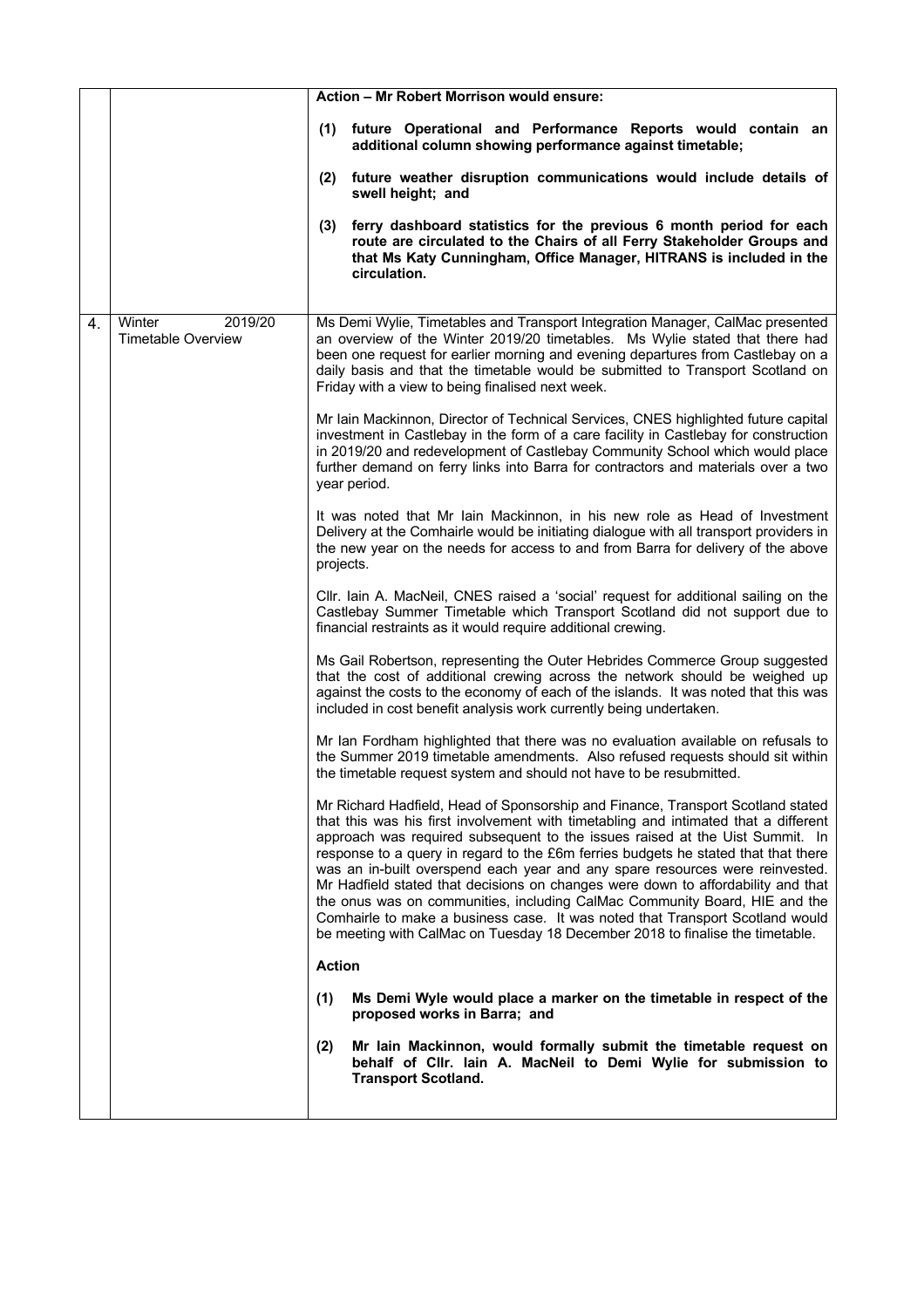| 5. | Regional VRDP Update          | Mr Bill Main, Forecasting and Planning Manager, CalMac introduced a<br>presentation on the Vessel Replacement and Deployment Plan for two years 2017<br>and 2018 which updated the 2016 Annual Report analysis. Information was<br>provided on:                                                                                                                                                                                                                                                       |
|----|-------------------------------|-------------------------------------------------------------------------------------------------------------------------------------------------------------------------------------------------------------------------------------------------------------------------------------------------------------------------------------------------------------------------------------------------------------------------------------------------------------------------------------------------------|
|    |                               | Actual carryings data used for period January 2017 to September 2018<br>• Forecasts of future demand based on the 2016 analysis<br>Review of vessel capacities undertaken<br>Summer 2018 and Winter 2018/19 timetables used as baseline for future<br>service frequency                                                                                                                                                                                                                               |
|    |                               | The figures in the two tables were based on a peak 9-week period from the last<br>week in June to the last week in August. Peak time capacity utilisation (forcasted<br>and actual) for 2017 and 2018 and the forecasted figures for 2019-2024 were<br>detailed for each route which was based on vehicle deck figure and not foot<br>passengers. The outcomes of the STAG will impact these figures.                                                                                                 |
|    |                               | Under discussion it was highlighted that 70% or above demand was constrained.<br>Therefore unconstrained demand was not identified so therefore not reflected in<br>the forecasts.                                                                                                                                                                                                                                                                                                                    |
|    |                               | The Chairman put forward the questions. Question 1-3 for Calmac and question 4<br>to Transport Scotland:                                                                                                                                                                                                                                                                                                                                                                                              |
|    |                               | (1)<br>There was clearly some presumption that MV Isle of Arran will be removed<br>from regular service after 801 and 802 enter service. Why not absorb the<br>increased capacity the MV Glen Sannox provides to Arran with MV Isle of<br>Arran retained as second ship? What would the Ardrossan/Brodick route<br>forecast capacity constraint look like if Glen Sannox and Isle of Arran provide<br>the service and how does that compare with the forecasts presented for<br>Western Isles routes? |
|    |                               | Why waste the Caledonian Isles on the tiny traffic volume travelling to<br>(2)<br>Campbeltown? If MV Caledonian Isles was deployed to Mull what would<br>that do for traffic forecasts?                                                                                                                                                                                                                                                                                                               |
|    |                               | The increased fleet with short term life extension of admittedly elderly<br>(3)<br>vessels could enable a redeployment of vessels to provide the clearly<br>merited 2 RoPax solution for Stornoway and dedicated vessels on both<br>routes across the Little Minch. This could bring huge benefits in tourism<br>growth, service resilience and capacity to meet unmet demand. This must<br>be recognised and work together to realise this ambition.                                                 |
|    |                               | I would ask why are local authorities not provided with a platform to engage<br>(4)<br>with and scrutinise the VRDP and the recommendations of the Network<br>Strategy Group at an early stage so consensual dialogue can deliver<br>solutions that communities could support? The Islands Transport Forum or<br>a sub Group of the ITF should be utilised for this purpose?                                                                                                                          |
|    |                               | Mr Richard Hadfield responded briefly to question 4 and stated he was open to the<br>suggestions and keen to engage further.                                                                                                                                                                                                                                                                                                                                                                          |
|    |                               | Action - It was agreed that Bill Main, CalMac and Mr Richard Hadfield,<br>Transport Scotland would respond directly to the Chairman on questions<br>presented at the Meeting and this response would be circulated to the wider<br><b>Membership through the Secretariat.</b>                                                                                                                                                                                                                         |
| 6. | Outer Hebrides STAG<br>Update | Richard Hadfield provided a verbal update on the Outer Hebrides STAG and<br>stated that Peter Brett Associates (PBA) had undertaken a detailed appraisal of a<br>shortlist of options. Subsequent to a further meeting next week it was anticipated<br>that the Interim Final Report would be completed with a view to going out for<br>further consultation with key stakeholders in early 2019 with view to completing the<br>Detailed Options Report to timetable in February/March 2019.          |
|    |                               | lain Mackinnon, Director of Technical Services, CNES and Ranald Robertson,<br>HITRANS Partnership Director are members of the Project Reference Group<br>which had oversight of the development and delivery of the Assessment.<br>However, it was noted that HIE were not represented on the Group and Mr<br>Mackinnon sought assurances that all stakeholders would be included in the next                                                                                                         |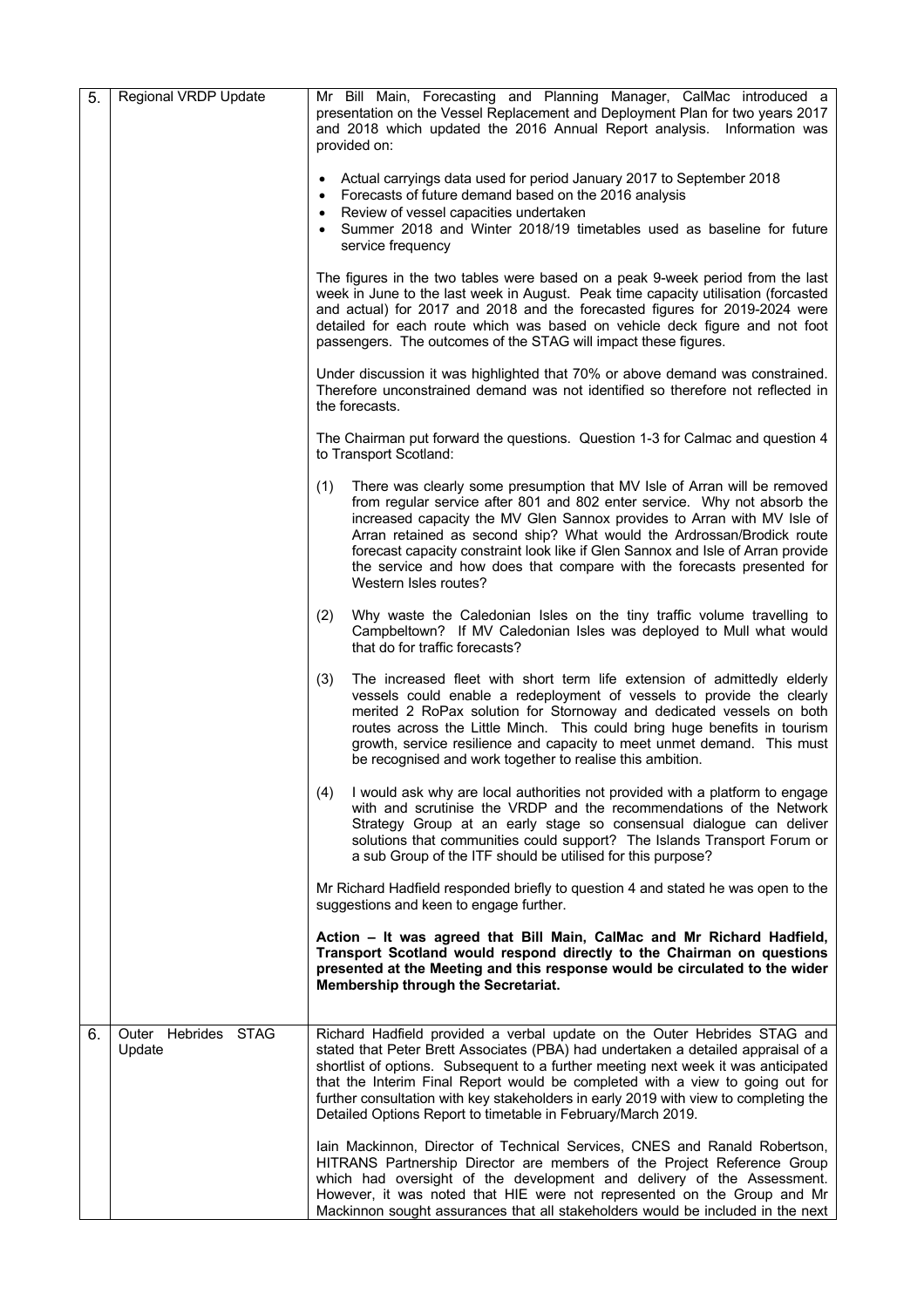|    |                                                              | consultation round.                                                                                                                                                                                                                                                                                                                                                                                                                                                                                                                                                                                                                                                                                                                                                                                                                                   |
|----|--------------------------------------------------------------|-------------------------------------------------------------------------------------------------------------------------------------------------------------------------------------------------------------------------------------------------------------------------------------------------------------------------------------------------------------------------------------------------------------------------------------------------------------------------------------------------------------------------------------------------------------------------------------------------------------------------------------------------------------------------------------------------------------------------------------------------------------------------------------------------------------------------------------------------------|
|    |                                                              | Action - It was agreed that Richard Hadfield would issue a copy of an<br>Executive Summary of the Interim Report for the next round of consultations<br>into the public domain.                                                                                                                                                                                                                                                                                                                                                                                                                                                                                                                                                                                                                                                                       |
| 7. | Current<br>Project/Programme<br>Update                       | Mr Andrew McNair, Head of Marketing, CalMac provided a marketing update<br>highlighting the key priorities in terms of the strategy i.e.                                                                                                                                                                                                                                                                                                                                                                                                                                                                                                                                                                                                                                                                                                              |
|    |                                                              | Continued research<br>$\bullet$<br>Aligning marketing outputs e.g. digital, social media, outdoor, print etc.<br>$\bullet$<br>Build up assets<br>$\bullet$<br>Proactive in communicating the good stuff<br>Roll-out the customer facing brand<br>Work collaboratively with our partners to achieve mutual objectives<br>$\bullet$                                                                                                                                                                                                                                                                                                                                                                                                                                                                                                                     |
|    |                                                              | The key activities for the remainder of the year included:-                                                                                                                                                                                                                                                                                                                                                                                                                                                                                                                                                                                                                                                                                                                                                                                           |
|    |                                                              | Big push mid-January/February to encourage forward booking for Summer<br>(1)<br>2019<br>Working direct with DMOs in joint partnerships to stimulate shoulder season<br>(2)                                                                                                                                                                                                                                                                                                                                                                                                                                                                                                                                                                                                                                                                            |
|    |                                                              | traffic<br>Audit of the website as a preamble to a significant overhaul in 2019<br>(3)<br>Review of print and prioritise the presentation and format of timetables<br>(4)<br>Improving 'front of house' presentation on vessels and in key ports<br>(5)<br>Tactical campaign in run up to end of year focusing on summer timetable,<br>(6)<br>retail offer, adventures and online shop                                                                                                                                                                                                                                                                                                                                                                                                                                                                |
|    |                                                              | Mr McNair stated that there had been a shift of responsibility and focus within the<br>Marketing Team with a view to better understanding opportunities. The way<br>forward included a bottom-up approach with more engagement locally, prioritising<br>communication, more collaboration and information and data sharing. Mr McNair<br>had committed to allocating two working days per month in Stornoway and across<br>the islands and it was noted that he was currently working with Outer Hebrides<br>Tourism on a robust marketing model and campaign, part of which included<br>marketing press focussing specifically on the Uists.                                                                                                                                                                                                         |
|    |                                                              | Further slides had been submitted providing an update on bids commitments to<br>September 2018 as part of CFLs bid submission encompassing a wide range of<br>activities over the lifetime of the contract. At the end of Contract Year 1, 82% of<br>Bid Commitments (282) had been completed or on track to be completed by the<br>original baseline dates. Of these, 109 were recurring and subject to review by  <br>Transport Scotland on a regular basis. The slide further detailed where the<br>company currently was with progress on these commitments, and successes<br>achieved to date. Updates would continue to be submitted to future Meetings of<br>the Stakeholder Group.                                                                                                                                                            |
|    |                                                              | It was agreed to note the Current Project/Programme Update.                                                                                                                                                                                                                                                                                                                                                                                                                                                                                                                                                                                                                                                                                                                                                                                           |
| 8. | Uig/Lochmaddy/Tarbert<br>Infrastructure and Vessel<br>Update | Richard Hadfield informed the Group that the allocation for Piers and Harbours<br>within the Draft Budget 2019/20 was £48m which would cover all three projects<br>and work was progressing towards procurement stage.                                                                                                                                                                                                                                                                                                                                                                                                                                                                                                                                                                                                                                |
|    |                                                              | Mr Hadfield provided a brief update on Lochboisdale, Mallaig/Armadale and Oban.<br>In regard to the timetabling of works he stated that there would be minimal<br>disruption at Lochmaddy and Tarbert. However Uig would be challenging given<br>the outage of the linkspan for 6-7 weeks and Transport Scotland were currently<br>awaiting the outcome of options from the Working Group. The final decision<br>regarding the necessary timetable changes will be taken by Transport Scotland<br>and the Group highlighted the importance that adequate notice of any alternative<br>arrangements would be given for the proposed works. It was noted that the<br>options for scheduling the works at Uig would either be during October/November<br>2019, Mid-April/May 2020 or October/November 2020 to be determined by The<br>Highlands Council. |
|    |                                                              | Ms Joanne Peteranna brought the Group's attention the Lochboisdale STAG in the<br>context of long term aspirations for the development of Lochboisdale Harbour and                                                                                                                                                                                                                                                                                                                                                                                                                                                                                                                                                                                                                                                                                    |